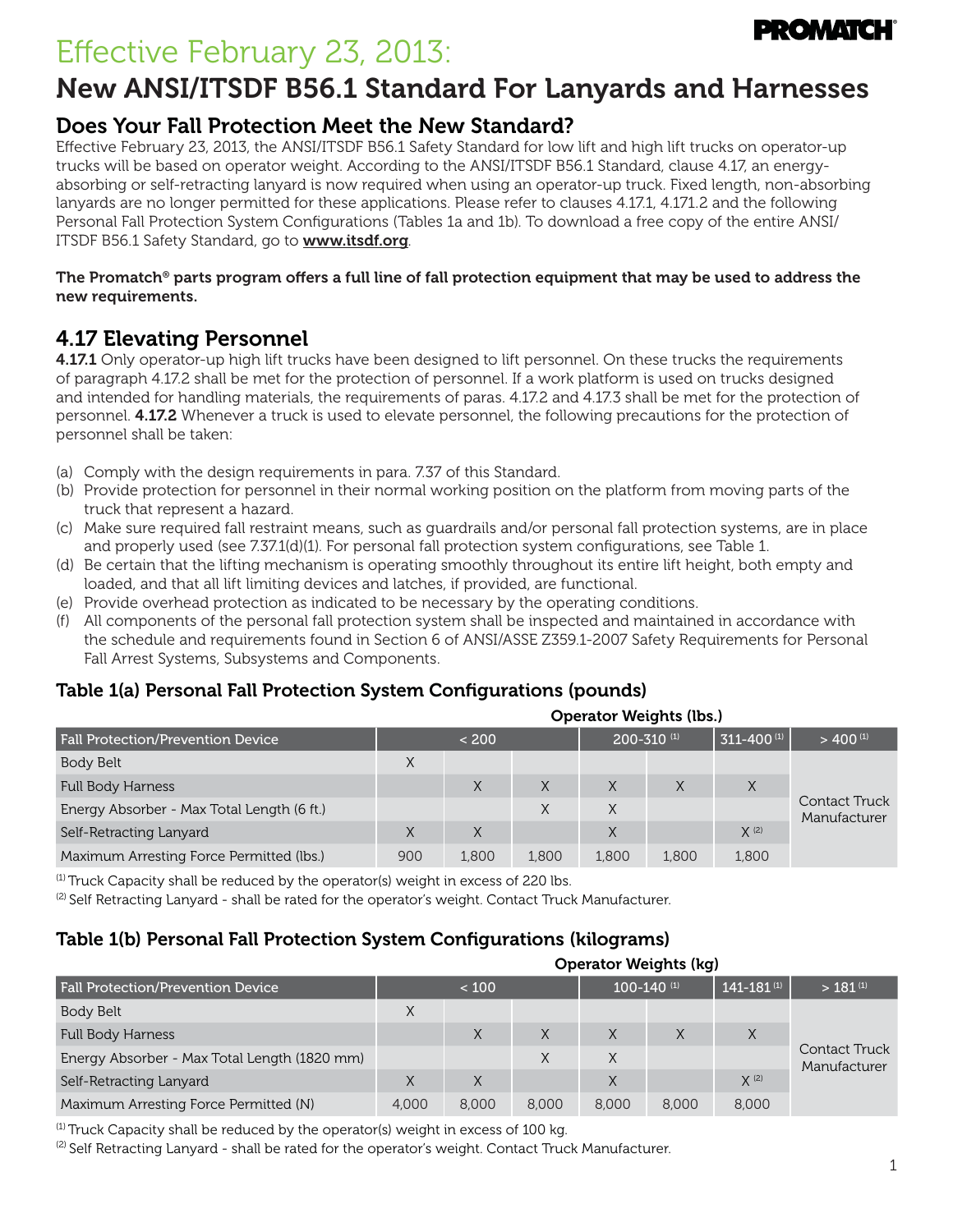# Turbo T-BACK™ Tie-Back Personal Fall Limiter

Part Number: A000040608

- All-in-one, self-retracting lifeline/anchorage connector with a working capacity of 7.5 feet (2.3 m)
- Maximum working load rated to 400 pounds (181.4 kg)
- Designed for anchoring below a user's harness back D-ring for greater safety
- Integrated shock absorber especially designed for tie-back applications with load indicator device
- Locking snap hook with 3/4 inch gate opening designed specifically for tie-back use (5,000 pounds gate load capacity from any angle)



# MiniLite™ Fall Limiter with Cab Mount Bracket

Part Number: A000012869

The MiniLite Fall Limiter is an 11 feet (3.4 m) self-retracting web lanyard with a quick-activating braking system that limits free falls. In contrast to shock-absorbing lanyards, a fall limiter eliminates the need for extended fall distance clearance, minimizing the risk of injuries and making rescue easier. Contains a swivel snap hook on web lanyard end. The maximum working load is rated to 310 pounds (140.6 kg).



# Titan™ Fall Limiter

Part Number: A000013206

- Offers 11 feet  $(3.4 \text{ m})$  of working capacity
- Maximum working load rated to 310 pounds (140.6 kg)
- Includes stainless steel swivel shackle and carabiner
- Requires less fall clearance than shock-absorbing lanyards
- Offers more mobility than a shock-absorbing lanyard
- Quick-activating stainless steel braking mechanism arrests free falls
- Compact, lightweight design, corrosion-resistant interior components

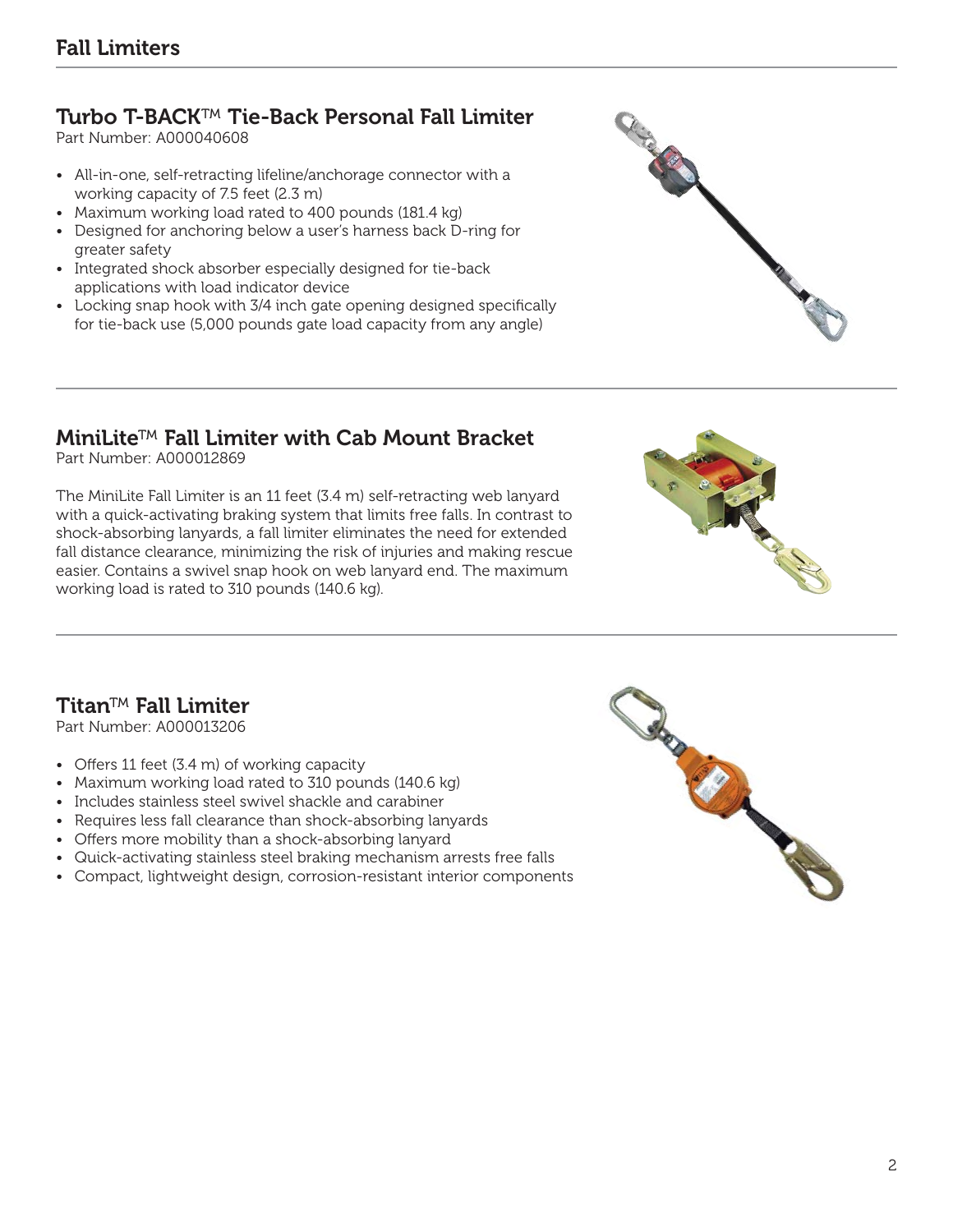Shock-Absorbing Lanyards

# Titan Tubular Shock-Absorbing Lanyard

Titan Tubular Shock-Absorbing Lanyards feature a built-in woven inner core that smoothly expands to reduce fall arrest forces, while the outer jacket serves as a back-up web lanyard.

| Part Number | <b>Material</b> | <b>Number</b><br>of Legs | <b>Harness</b><br>Connection | Anchorage<br>Connection | Length | Maximum<br><b>Working Load</b> |
|-------------|-----------------|--------------------------|------------------------------|-------------------------|--------|--------------------------------|
| A000014119  | Webbing         | One                      | Choke-Off Loop               | Locking Snap Hook       | 6 ft.  | 310 lbs. (141.6 kg)            |
| A000014120  | Webbina         | One                      | Locking Snap Hook            | Locking Snap Hook       | 6 ft.  | 310 lbs. (141.6 kg)            |

# Titan Pack-Type Shock-Absorbing Lanyard

Titan Pack-Type Shock-Absorbing Lanyards include the shock absorber pack as an integral part of a standard lanyard. In the event of a fall, the pack smoothly expands to reduce fall forces while a back-up safety strap deploys for added fall protection.

| $ra$ illiwci i | <b>Material</b> | of Legs | Connection        | Connection        | Lengui   |    |
|----------------|-----------------|---------|-------------------|-------------------|----------|----|
| A000013013     | Webbing         | Onel    | Locking Snap Hook | Locking Snap Hook | -4-6 ft. | 31 |
|                |                 |         |                   |                   |          |    |

Harness

# Web Lanyard with SofStop® Shock Absorber

The Miller SofStop Shock Absorber pack is designed with a speciallywoven inner core that smoothly expands up to 42 inches (1.1 m) to reduce fall arrest forces.

| <b>Part Number</b> | <b>Description</b>                                    |         |     |                      | Material Mumber Harness Andrew Pear |       | Maximum<br>Length   Working Load |
|--------------------|-------------------------------------------------------|---------|-----|----------------------|-------------------------------------|-------|----------------------------------|
| A000032573         | Lanyard w/SofStop Double<br>Pack for 12 ft. Free Fall | Webbing | One | Locking<br>Snap Hook | Locking<br>Snap Hook                | 6 ft. | 400 lbs.<br>$(181.4 \text{ kg})$ |

#### SofStop® Shock Absorber Only

Part Number Material  $\left\lfloor \frac{N}{n} \right\rfloor$ 

| Part Number | Description      | Material | Number | <b>Harness</b><br>of Legs Connection Connection | Anchorage Length |        | Maximum<br>Working Load          |
|-------------|------------------|----------|--------|-------------------------------------------------|------------------|--------|----------------------------------|
| A000040607  | SofStop Absorber |          |        | Locking<br>Snap Hook                            | D-rina           | 18 in. | 310 lbs.<br>$(141.6 \text{ kg})$ |

# **CALVITAN**